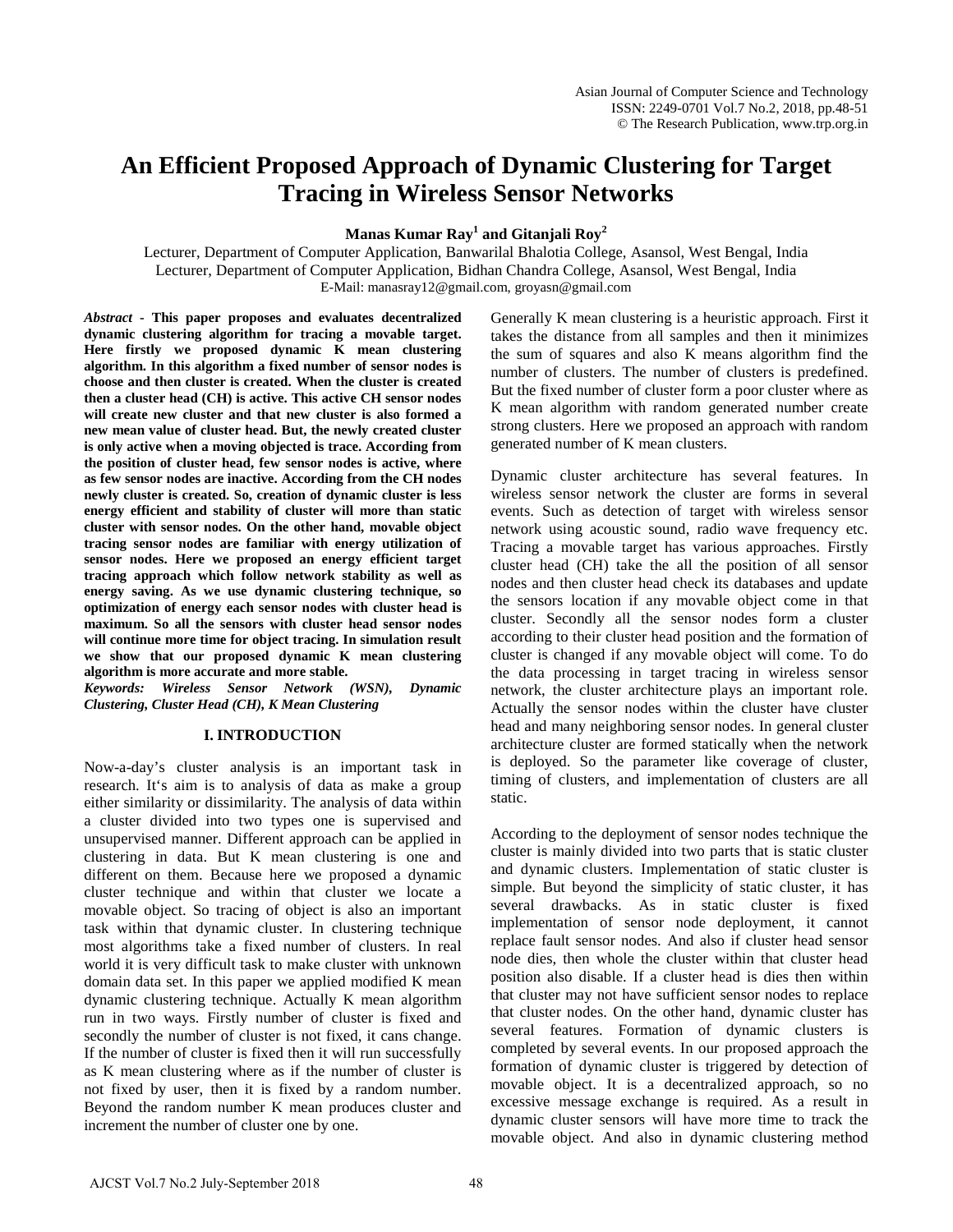only one cluster head is active at a time. Beyond the cluster head within the cluster that sensor nodes will active and else other nodes will stand by mode. So it is a less energy efficient and will track more time for movable object.

In this paper we evaluate a decentralized dynamic clustering algorithm. We also focus on the target of movable single object location. The rest of the paper is organized as follows: we show Related Work in section 2. We depict our Proposed Approach in section 3. In section 4 describe our Simulation Results. After that we analysis our Simulation Result. Lastly we show the Conclusion and Future Work in Section 5 and Section 6 respectively.

## **II. REVIEW OF RELATED WORKS**

S. Prakash kumar and K. S. Ramaswami describe K mean clustering approach [1]. It is a heuristic approach. It can maximize the sum of squires of distance. Here all samples merging in cluster domain as the objective function of K mean cluster seek to minimum number of cluster. It is a standard and efficient approach. The authors describe as K input is accepted and n number of data objects is selected. K is a cluster domain i.e. cluster domain into K types. K is selected randomly and is used to cluster observation into groups without any previous knowledge of data. So that cluster technique will make group without any prior planning. It is commonly used in biometrics, sensors etc. In [2], Jiawei Han and Micheline Kamber, describe a partitioning method. Here K is a number of partitions of data where each partition represents clusters. In this approach author represent some conditions. The conditions are at least one objects must be exits in a particular group. Then each group exactly is belongs through an object. Here authors have investigated many features of K mean clusters. The performance of K mean factor may affect various performances.

In [3][4] authors describe K mean algorithm which is commonly used partition clustering algorithm. It is easy to implement and is the most efficient of execution time. Here the authors mainly describe about coverage of area. The coverage is basically local optimum and clustering technique is easy and less time consuming. Lastly it is proof that K mean clustering is efficient approach. Target tracing in wireless sensor network recently attract much attention. Actually the target tracing can be divided into two estimation technique. First measure the localization of sensor nodes of an area and secondly tracing the object location within that area. As in localization technique, every sensor nodes know its current position. The data captured through the sensor nodes are collected in base station. This signal processing scheme is divided into two types.

In [5] M. Chu, H. Haussecker and F. Zhao describe the signal processing scheme using maximum likely hood function and in [6] M. Chu, H. Haussecker and F. Zhao describe minimum square estimation for trace a moving object. In [7][8][9] authors describe the target location. It is estimated successfully based on current position at a sensor. Initially the authors approach the previous position of object and according from initial position, the next position is measured. So that moving object easily traced. This approach is efficient for optimum energy estimation and easy to implement. In [10] Y. Xu and W.C. Lee and [11] G.Y. Jin, X.Y. Lu, and M.S. Park, the authors describe tracing mechanism of moving object with static clustering technique. In this technique all the sensor nodes are always activate to monitor an object. Due to continuous activation of all the sensor nodes, this technique is energy efficient technique and also time consuming.

W. Heinzelman, A. Chandrakasan, and H. Balakrishnan [12] describe a monitoring scheme of an object. In this approach some sensor nodes activate to monitor an object, instead of all the sensor nodes. Here one sensor node active to trace an object and then the neighbor sensor nodes will wake up. So it will keep constantly monitoring of a moving object where some sensor nodes wake up and some sensor nodes is standby mode. In this technique sensor nodes save energy, so it will monitor object long time. Here the author also describes the dynamic clustering technique. In this technique the cluster head get very strongest signal. This cluster head play a important role to make a dynamic cluster. This cluster head sent and receive data within the sensors, so dynamically trace moving object easily.

In Zhang, Y. Yang, L.T. Chen, J. RFID [13] describe localization technique of senor network. The authors divided the entire task in two category, range based and range free. In range based technique sensor nodes are deployed in such a way that the whole process is less time consuming and easy to implement. But in range free technique, the sensors are deployed randomly. It is less energy efficient but little time consuming. Patwari, N.; Ash, J.; Kyperountas, S describe the range free localization technique [14]. But here the sensor nodes are deployed using two parameters that are Received Signal Strength and Time of Arrival (ToA). In both parameters the approach proposed to determine the accuracy and energy estimation.

## **III. PROPOSED APPROACH**

Actually K mean dynamic clustering is used for partitioning. It is a K number of clusters and n number of data sets. Generally K is choose randomly and data sets containing n objects. In each cluster all the sensors have similar pattern and take the mean value of each clusters. When new cluster is formed then update the mean value and it will repeat until it end of the entire area. But, our proposed dynamic clustering algorithm is composed of two parts. Firstly we describe dynamic clustering technique and then measure the location moving object through sensor nodes. As we proposed an approach of our K mean algorithm which divided into three parts, K mean algorithm improve cluster quality and fix the optimal number of clusters. Here, we describe part1 as Initialization, Assignment of Cluster predicts in Part2 and lastly in part3 we predict Measure of Centroid of Sensor nodes. Part1: initialization: Here we choose randomly K type sensors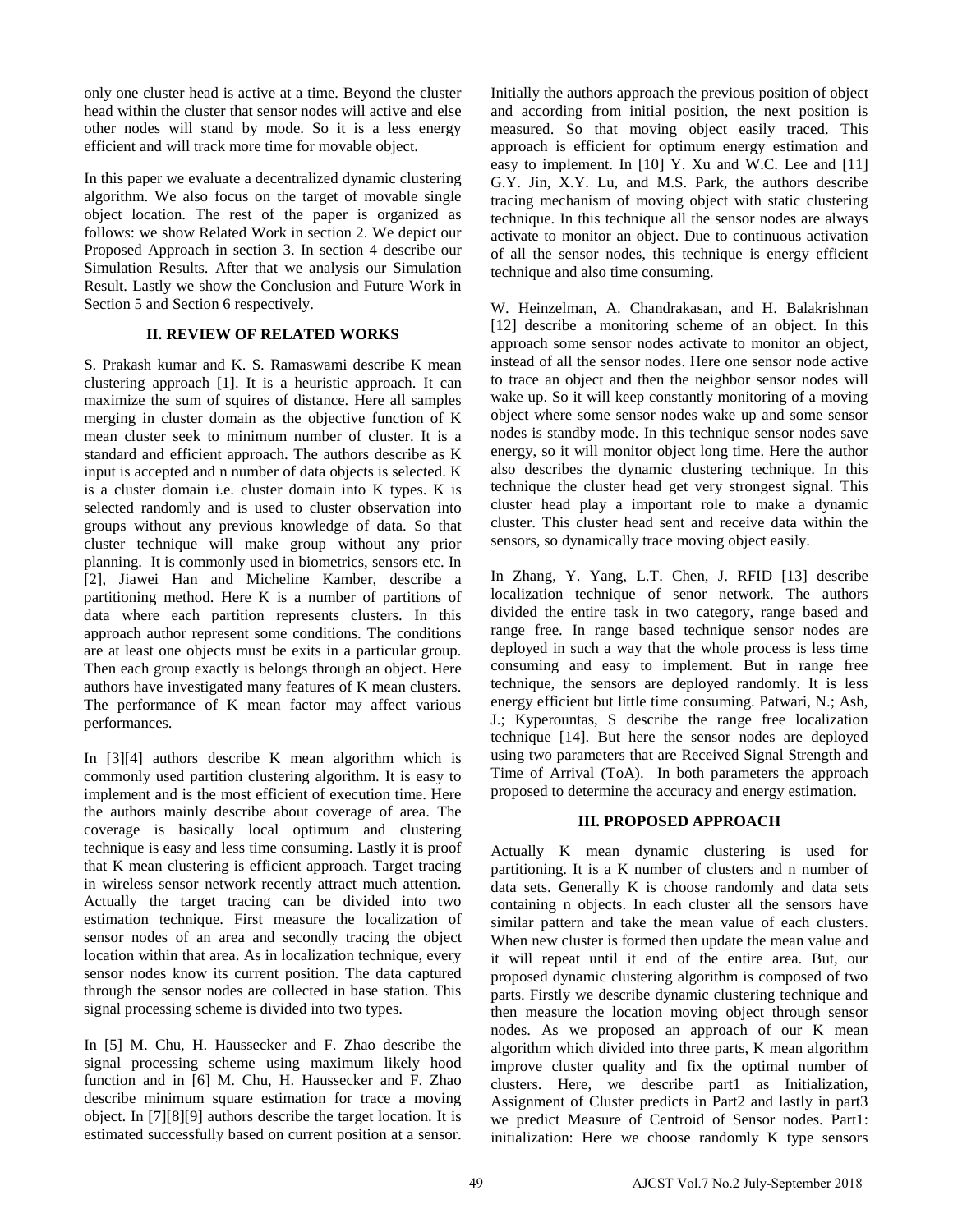point location. Sensor point location take location point data randomly from all the sensors set. We proposed K types locations are as initial centroids and the initial centroid sensors measure the location of each sensor.Part2: Then, all the sensors location point to a centroid will create a cluster and we are using Euclidean distance between sensors location point and all the K type of centroid sensors. After that we take a straight line between two centroid sensors. These two centroid sensors choose randomly among from all K type. So that two cluster will create.Part3: After that, we take the mean value of each cluster. This mean value in centroid sensors among of newly two created clusters respectively. Next, we do the step2 and step3 until centroid sensors ends in moving. So, K mean algorithm is completely covered. Tracking of an object: Here we used trilateration algorithm. Our proposed approach is taking the next location of target. Here we get the previous and present location of target and measure the current location of target. Here all the sensors are clustered with dynamic clustering method. We take three sensors which are anchor nodes, namely, A,B,C and their position are  $(x_a, y_a)$ ,  $(x_b, y_b)$  and  $(x_c, y_c)$  of A,B,C respectively. K is a unknown node move at speed v with current position  $(x_k, y_k)$  and previous position  $(x_{k-1},y_{k-1})$  and we calculate its next position i.e.  $(x_{k+1},y_{k+1})$ . Music must be the couple of the state of the state of the state of the state of the state of the state of the state of the state of the state of the state of the state of the state of the state of the state of the state o

First we calculate the distance from tracking object sensors D to A, B, C respectively. We assume the distances are  $d_a, d_b, d_c$  respectively, i.e.

$$
\begin{array}{l} \left( x \hspace{-0.02cm} -\hspace{-0.02cm} x_{a} \right)^{2} + \left( y \hspace{-0.02cm} -\hspace{-0.02cm} y_{k} \right)^{2} = d_{a}^{\;\; 2}, \\ \left( x \hspace{-0.02cm} -\hspace{-0.02cm} x_{b} \right)^{2} \hspace{-0.02cm} + \left( y \hspace{-0.02cm} -\hspace{-0.02cm} y_{b} \right)^{2} = d_{b}^{\;\; 2}, \\ \textup{And,}\ \left( x \hspace{-0.02cm} -\hspace{-0.02cm} x_{c} \right)^{2} \hspace{-0.02cm} + \left( y \hspace{-0.02cm} -\hspace{-0.02cm} y_{c} \right)^{2} = d_{c}^{\;\; 2} \end{array}
$$

Hence,  $D(x,y)^T = \frac{1}{2} A^{-1} B$  and from here we can easily found the value of A and B. To save the energy, among of cluster of sensors, we assume some sensors for cluster head (CH) to trace the location of object and dynamically next cluster head (CH) will be activated. So,

$$
V_A = d_A / (t_K - (t_k - 1))
$$
  
\n
$$
V_B = d_B / (t_K - (t_k - 1))
$$
  
\n
$$
V_C = d_C / (t_K - (t_k - 1))
$$

If the object moves along with toward sensor A then it will be  $V_A$ ,  $V_B$  and  $V_C$ . So, if the next location of object within similar cluster, then previous CH is activate, other are stand by.Else the next location of object within other clusters, then that cluster head activate and previous will stand by mode. So, CHs measure the current location of sensors within clusters. So that moving object, which location predict by location measure through CH. So, object is traced and our approach saves maximum energy of sensors.

#### **IV. SIMULATION RESULT**

In this paper firstly we compare our general K mean algorithm and our proposed dynamic K mean algorithm. As our proposed approach works for large number of cluster with random number of clusters, we take the number of sensor nodes are 400, 800 and 1000. Normal K mean algorithm number of clusters is 4,8,12 where as in our proposed approach; numbers of clusters in dynamic K mean are 9, 14, and 18 respectively. Firstly we show our Proposed Approach path and Practically generated path.



Fig. 1Represent the compare between Proposed Approach path and practically actual path

Here X axis represents the Time where Y axis represents the Energy Consumed of Sensor nodes.



Fig. 2 Proposed Approach of comparison between Dynamically Cluster Sensor (DCS) and Statically Cluster Sensor (SCS) nodes

In this figure, X axis represents the Number of Sensors Where Y axis represents the Stability of Sensor nodes (ms).



Fig. 3 Stability of Network within the dynamic Cluster in our Proposed Approach.

Our Proposed Approach depicts movable object path within Dynamic Clustering between X coordinate and Y coordinate in fig.4.. The Cluster Head (CH) position is as: CH1(20,13), CH2(40,13), CH3(60,55), CH4(70,75), CH5(90,90), CH6(100,95), CH7(120,99) where CH1, CH2, CH3, CH4, CH5, CH6, CH7 represent of cluster head 1, 2, 3, 4, 5, 6, 7 respectively.